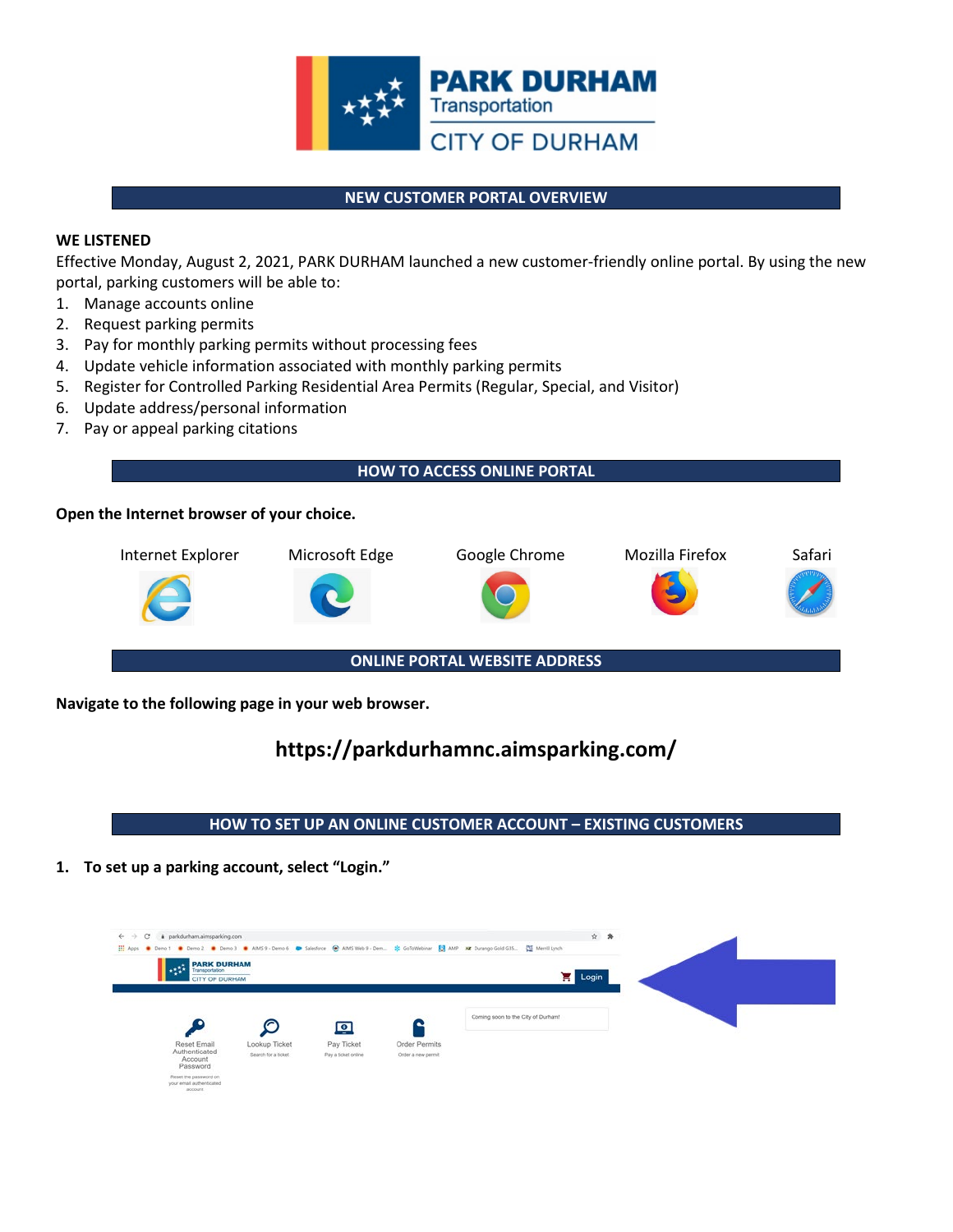**2. For existing accounts, select "Register."**

| <b>PARK DURHAM</b><br><b>Transportation</b><br><b>CITY OF DURHAM</b> |                                                                                     |                                                                                                                                            |                  | Login |
|----------------------------------------------------------------------|-------------------------------------------------------------------------------------|--------------------------------------------------------------------------------------------------------------------------------------------|------------------|-------|
|                                                                      | Select a login method:<br><b>Email Authentication</b><br><b>Test Authentication</b> | <b>Email Authentication</b><br><b>Email Address*</b><br>Password*<br>Register                                                              | Login            |       |
|                                                                      |                                                                                     | For existing accounts, you may<br>need to use the "Forgot Password"<br>option and a link will be emailed to<br>you to reset your password. | Forgot password? |       |
|                                                                      | Create a new account<br><b>Email Address*</b>                                       |                                                                                                                                            | $\times$         |       |
|                                                                      | Password*<br><b>Confirm Password*</b>                                               |                                                                                                                                            |                  |       |
|                                                                      |                                                                                     | Create a new account                                                                                                                       |                  |       |

- **3. Enter your email address and hit "Forgot Password" to create a password.**
- **4. Re-enter your password to "Confirm Password."**
- **5. During the conversion, some customers' accounts may not have transferred successfully. If your account was not recognized when you entered your email address, please contact the PARKDurham Customer Service Center at (919) 560-4157 for assistance.**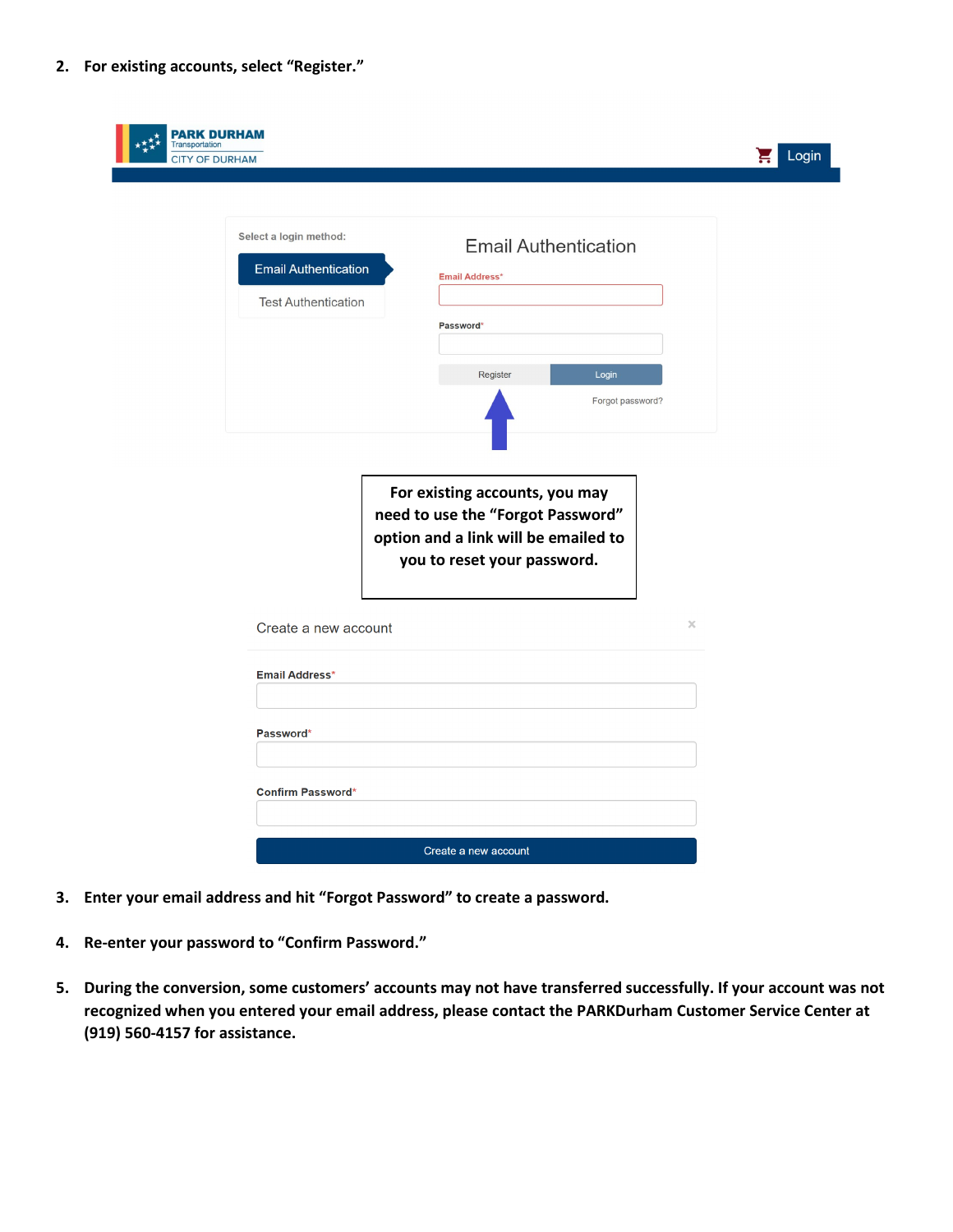**1. To set up a parking account, select "Login."**

| @ parkdurham.aimsparking.com<br>c<br>$\leftarrow$ $\rightarrow$             |                                      |                                   |                                     | El Apps Demo 1 Demo 2 Demo 3 AMS9 - Demo 6 De Salesforce C AMS Web 9 - Dem. St GoToWebinar EL AMP AZ Durango Gold G35 EL Memilityrch | ☆ 寿 |  |
|-----------------------------------------------------------------------------|--------------------------------------|-----------------------------------|-------------------------------------|--------------------------------------------------------------------------------------------------------------------------------------|-----|--|
| <b>PARK DURHAM</b><br><b>Called Transportation</b><br><b>CITY OF DURHAM</b> |                                      |                                   |                                     | $\frac{1}{2}$ Login                                                                                                                  |     |  |
|                                                                             | C                                    | 回                                 |                                     | Coming soon to the City of Durham!                                                                                                   |     |  |
| Reset Email<br>Authenticated<br>Account<br>Password                         | Lookup Ticket<br>Search for a ticket | Pay Ticket<br>Pay a ticket online | Order Permits<br>Order a new permit |                                                                                                                                      |     |  |
| Reset the password on<br>your email authenticated<br>account.               |                                      |                                   |                                     |                                                                                                                                      |     |  |

**2. For new accounts, select "Create New Account."**

| Transportation<br><b>CITY OF DURHAM</b> |                                                                                     |                                                      |                           |  |
|-----------------------------------------|-------------------------------------------------------------------------------------|------------------------------------------------------|---------------------------|--|
|                                         | Select a login method:<br><b>Email Authentication</b><br><b>Test Authentication</b> | <b>Email Authentication</b><br><b>Email Address*</b> |                           |  |
|                                         |                                                                                     | Password*<br>Register                                | Login<br>Forgot password? |  |
|                                         | Create a new account<br>Email Address*                                              |                                                      | $\times$                  |  |
|                                         | Password*                                                                           |                                                      |                           |  |
|                                         | Confirm Password*                                                                   | Create a new account                                 |                           |  |

- **3. Enter your email address and create a password.**
- **4. Re-enter your password to "Confirm Password."**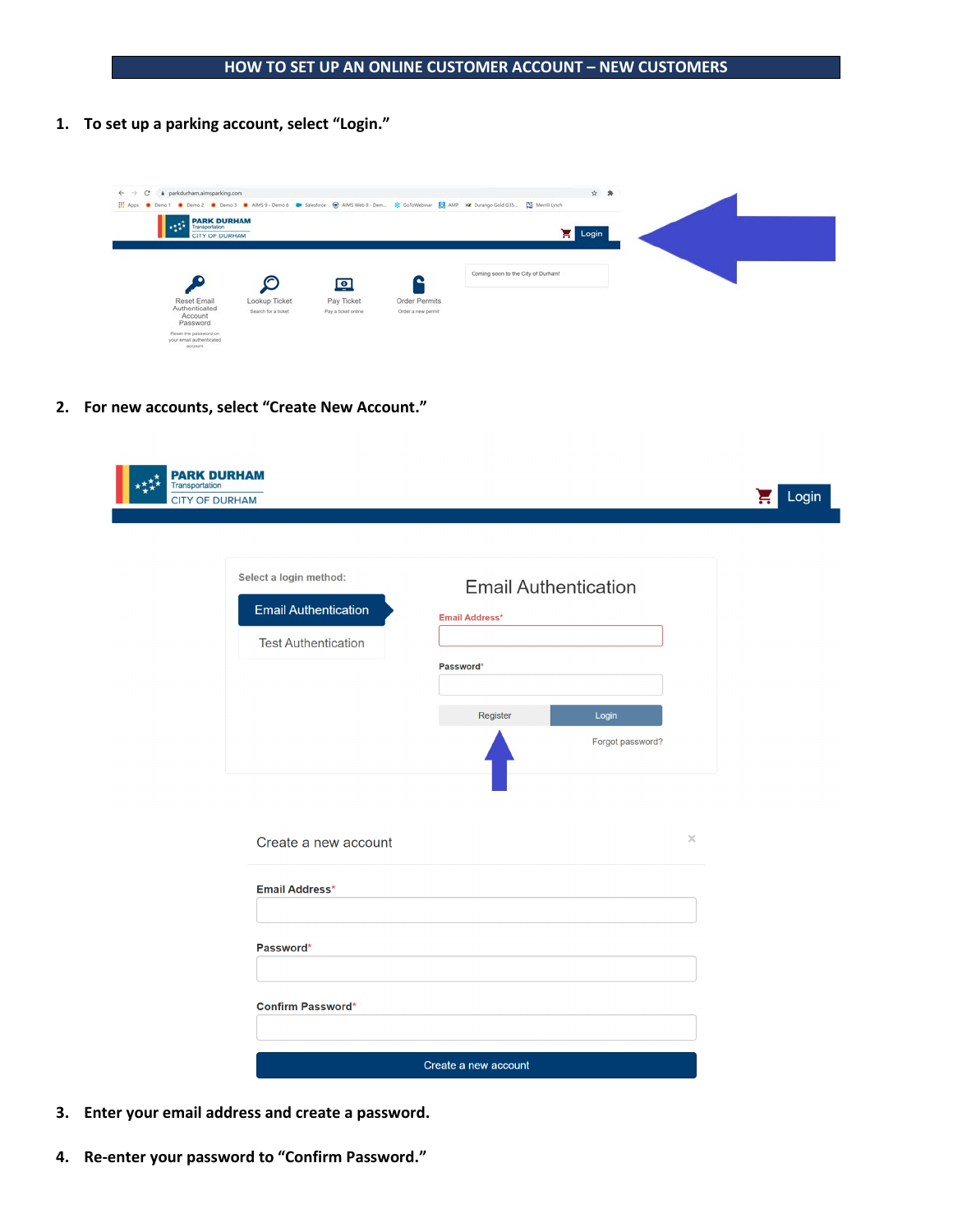| Create a new account     | $\times$ |
|--------------------------|----------|
| Email Address*           |          |
| test@aimsparking.com     |          |
| Password*                |          |
| $•••••••••••••••$        |          |
| <b>Confirm Password*</b> |          |
| $0 0 0 0 0 0 0 0 0 0 0$  |          |
| Create a new account     |          |

## **5. Tell us about yourself:**

- **a. Enter your first name, middle name (optional), and last name.**
- **b. Enter your email address (required).**
- **c. Enter your mobile number (required).**



#### **Collect Contact Information**

|                     | <b>Edit Contact</b><br>First Name |  |  |  |
|---------------------|-----------------------------------|--|--|--|
| <b>First Name:</b>  |                                   |  |  |  |
| <b>Middle Name:</b> |                                   |  |  |  |
| Last Name: *        |                                   |  |  |  |
|                     | <b>Emails</b>                     |  |  |  |
| Email*              |                                   |  |  |  |
|                     | Phones                            |  |  |  |
| Cell*               |                                   |  |  |  |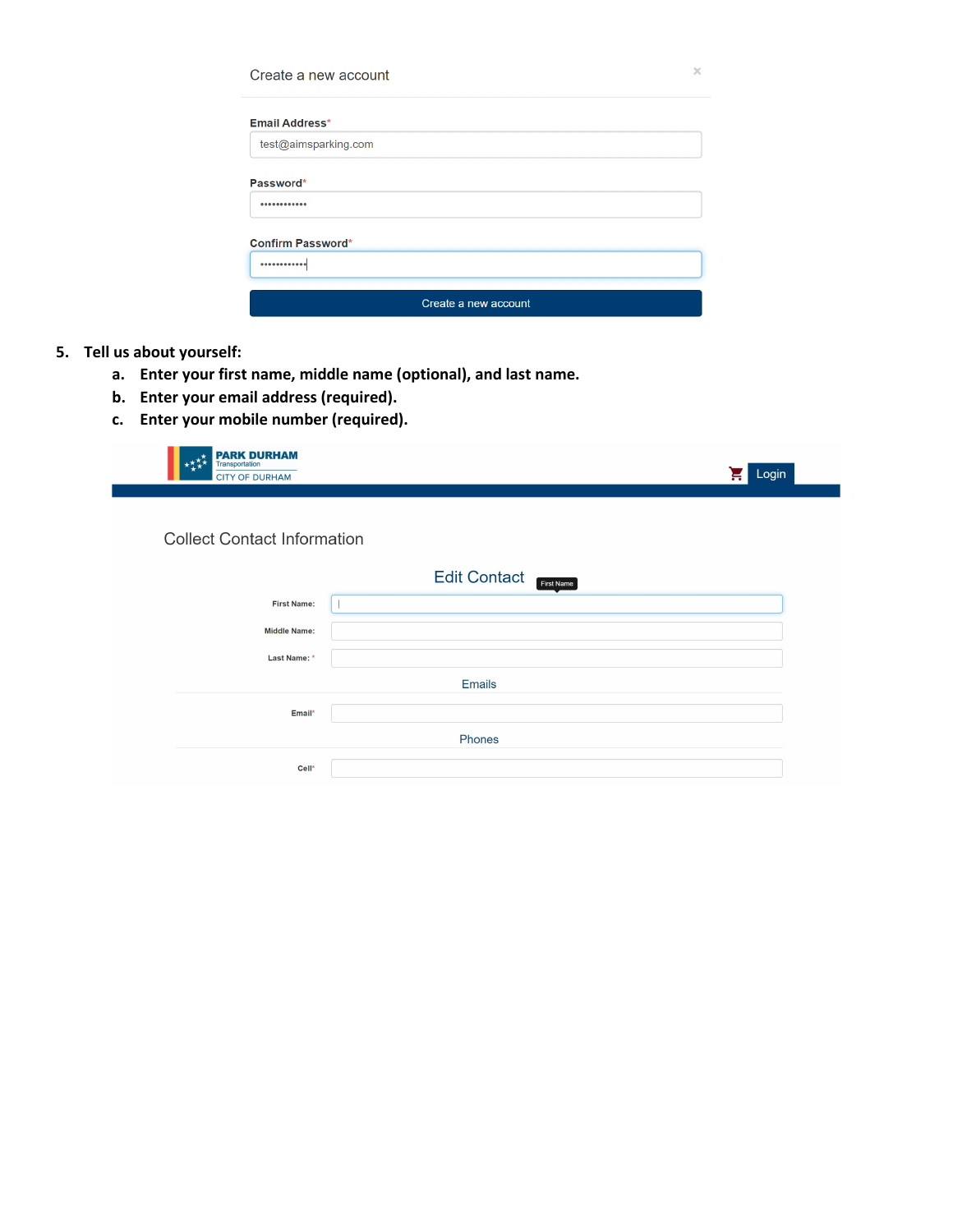

## **Collect Contact Information**

| <b>Edit Contact</b> |                      |  |  |  |  |  |
|---------------------|----------------------|--|--|--|--|--|
| <b>First Name:</b>  | Calvin               |  |  |  |  |  |
| <b>Middle Name:</b> | A.                   |  |  |  |  |  |
| Last Name: *        | Smith                |  |  |  |  |  |
|                     | <b>Emails</b>        |  |  |  |  |  |
| Email*              | test@aimsparking.com |  |  |  |  |  |
|                     | Phones               |  |  |  |  |  |
| Cell*               | 555-555-1234         |  |  |  |  |  |
|                     |                      |  |  |  |  |  |

# **6. Enter in your home address.**

|                             | Addresses<br>Street address line 1 |
|-----------------------------|------------------------------------|
| <b>Home Street Address*</b> |                                    |
|                             |                                    |
| Home City*                  |                                    |
| Home State/Prov.*           | $\checkmark$                       |
| Home Zip/Postal*            |                                    |

 $\begin{array}{c} \text{Confirm} \end{array}$ 

| <b>Home Street Address*</b> | 555 West Main Street |   |
|-----------------------------|----------------------|---|
|                             |                      |   |
|                             |                      |   |
|                             |                      |   |
|                             |                      |   |
|                             |                      |   |
|                             |                      |   |
|                             |                      |   |
| Home City*                  | Durham               |   |
|                             |                      |   |
|                             |                      |   |
| Home State/Prov."           | North Carolina       | w |
|                             |                      |   |
| Home Zip/Postal*            | 27701                |   |

 $\fbox{Confirm}$ 

# **7. Select "Confirm."**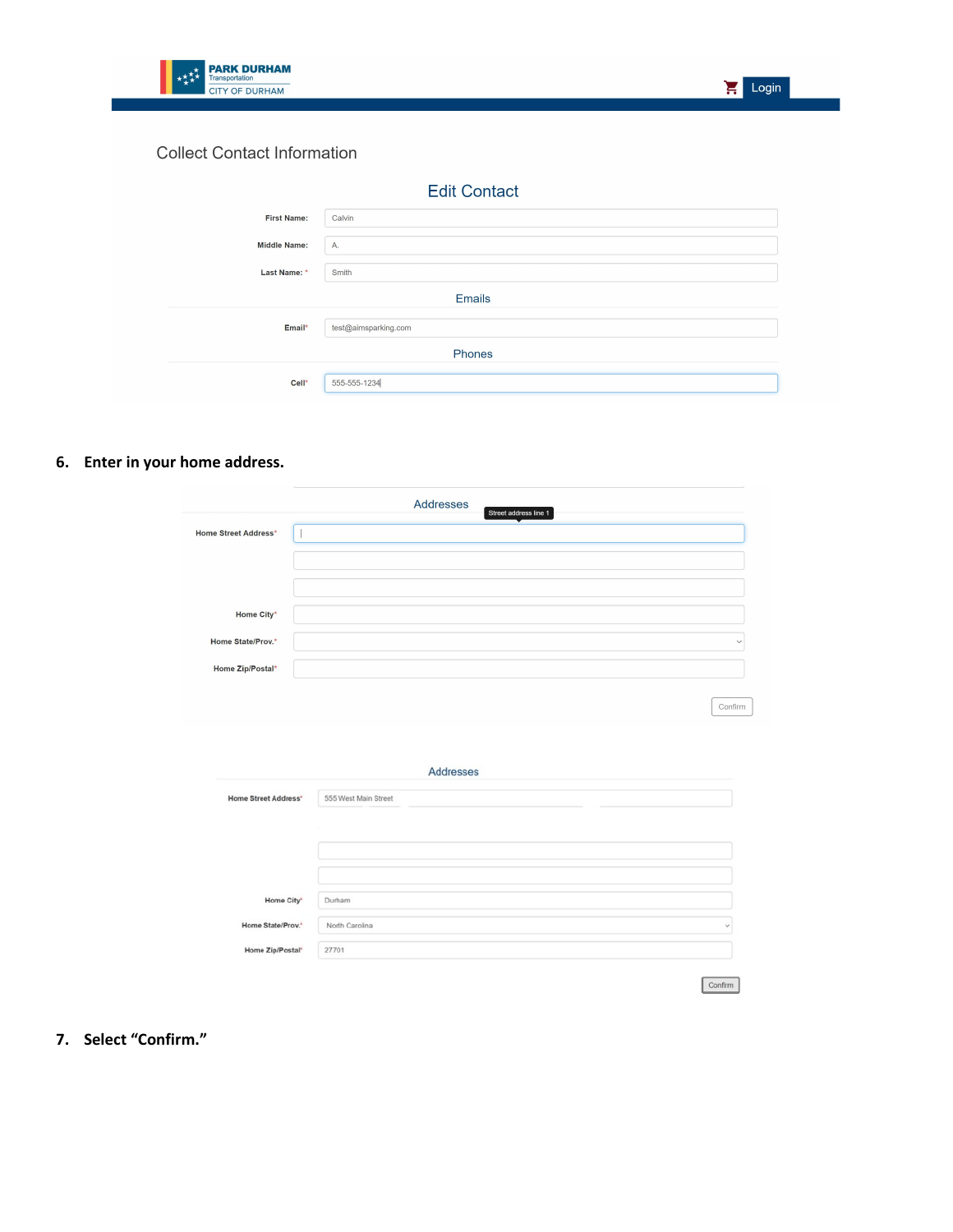#### **8. Confirm your data entry.**



**9. Select "Submit."**

**Upon submitting, you will be redirected to the main page of your new Parking Account. From here you can navigate accordingly**.

| <b>PARK DURHAM</b><br>Transportation<br><b>CITY OF DURHAM</b> |                                    |                                  | Logout                    |
|---------------------------------------------------------------|------------------------------------|----------------------------------|---------------------------|
|                                                               |                                    |                                  | Logged in as Calvin Smith |
| $\triangle$ Account                                           | Account # PD1                      |                                  |                           |
| <b>→</b> Vehicles                                             | Calvin Smith                       |                                  | Contact Information       |
| $\blacksquare$ Tickets                                        | Current Balance: \$0.00            |                                  |                           |
| <b>G</b> Permits                                              |                                    |                                  |                           |
| & Boots/Tows                                                  |                                    |                                  |                           |
|                                                               | 2.5                                |                                  | G)                        |
| View/Manage Account                                           | <b>Edit Contact Information</b>    | <b>View Account Tickets</b>      | Pay Ticket                |
| View and manage your account                                  | Update or edit contact information | View all tickets on your account | Pay a ticket online       |
|                                                               |                                    |                                  |                           |
| Appeal Ticket                                                 | <b>Order Permits</b>               | <b>View Account Vehicles</b>     | Modify Account Vehicles   |

## **HOW TO APPLY FOR A MONTHLY PARKING PERMIT IN A GARAGE OR SURFACE PARKING LOT**

- **1. Set up/Register for account (see previous instructions)**
- **2. Select which monthly parking location is appropriate**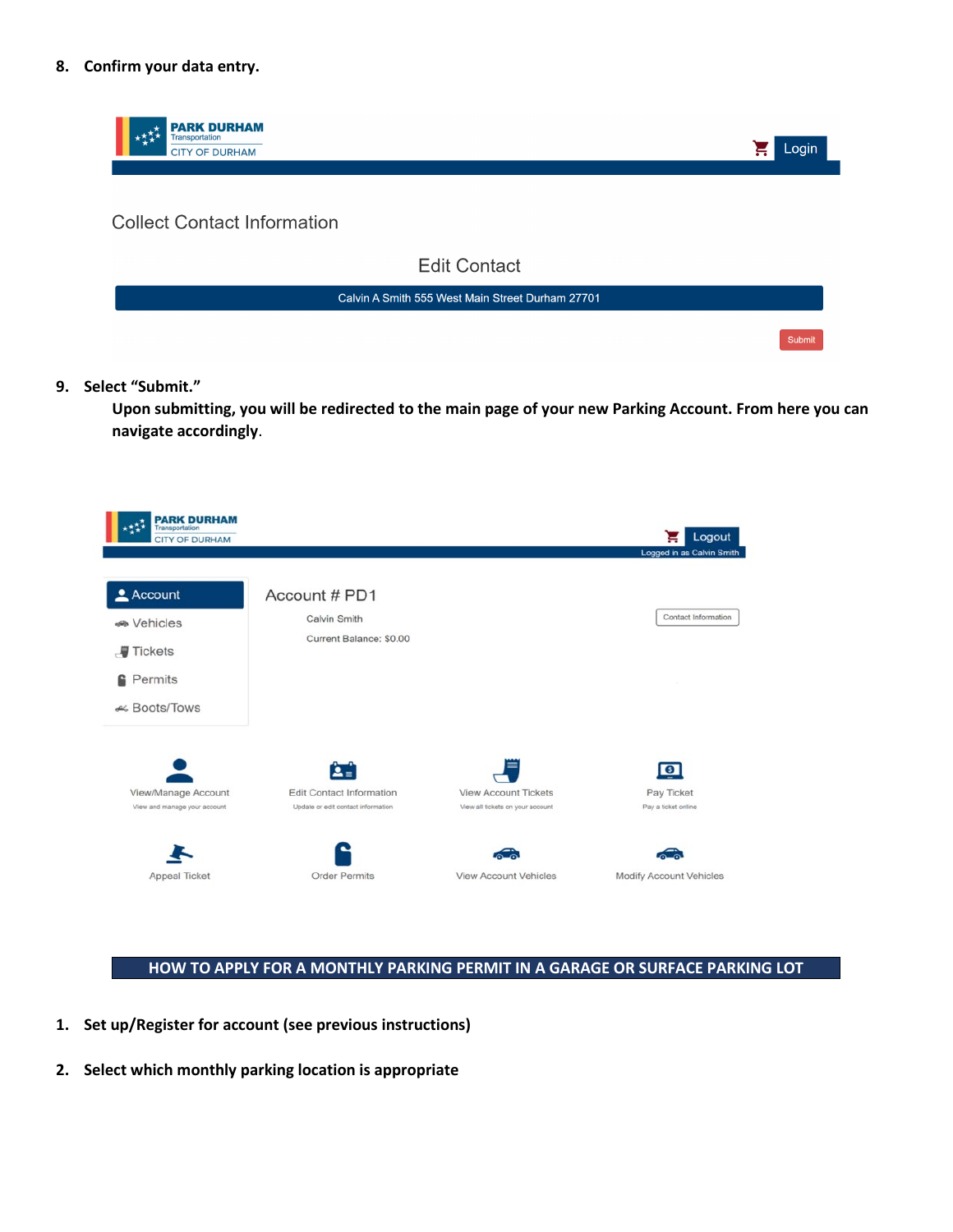| <b>J</b> Tickets                | Current Balance: \$0.00           |                                                  |                                                                 |
|---------------------------------|-----------------------------------|--------------------------------------------------|-----------------------------------------------------------------|
| $\bullet$<br><b>Permits</b>     |                                   |                                                  |                                                                 |
| & Boots/Tows                    |                                   |                                                  |                                                                 |
| $\bullet$<br><b>⊟</b> My Wallet |                                   |                                                  |                                                                 |
|                                 |                                   |                                                  |                                                                 |
| $\bullet$<br>Pay Ticket         | Appeal Ticket                     | Apply for Surface Lot Monthly                    | Apply for Controlled Parking                                    |
| Pay a ticket online             | File a request to appeal a ticket | Parking<br>Apply for Surface Lot Monthly Parking | Residential Area Program<br>(CPRA)                              |
|                                 |                                   |                                                  | Apply for Controlled Parking Residential Area<br>Program (CPRA) |
|                                 |                                   | <b>PDF</b>                                       | PDF                                                             |
| Apply for Garage Parking        | Purchase Parking Validations      | <b>Business Parking Application</b><br>Form      | <b>Business Parking Cancellation</b><br>Form                    |
| Apply for Garage Parking        | Purchase Parking Validations      |                                                  |                                                                 |
|                                 |                                   |                                                  |                                                                 |

**3. Complete the application process.**

| Location                                    |         |
|---------------------------------------------|---------|
| Morgan-Rigsbee Garage                       |         |
| Permit Type                                 |         |
| Morgan-Rigsbee Garage - General Monthly     | ✓       |
| Dates                                       |         |
| $07/27/2021 - \infty$                       |         |
| Location                                    |         |
| (MRG) Morgan/Rigsbee Garage: Total Capacity | ✓       |
| Please Select 1 to 5 Vehicles               |         |
| <b>GA RLH4997 (White Ford Explorer)</b>     | 図       |
| Add Vehicle                                 |         |
|                                             | Confirm |